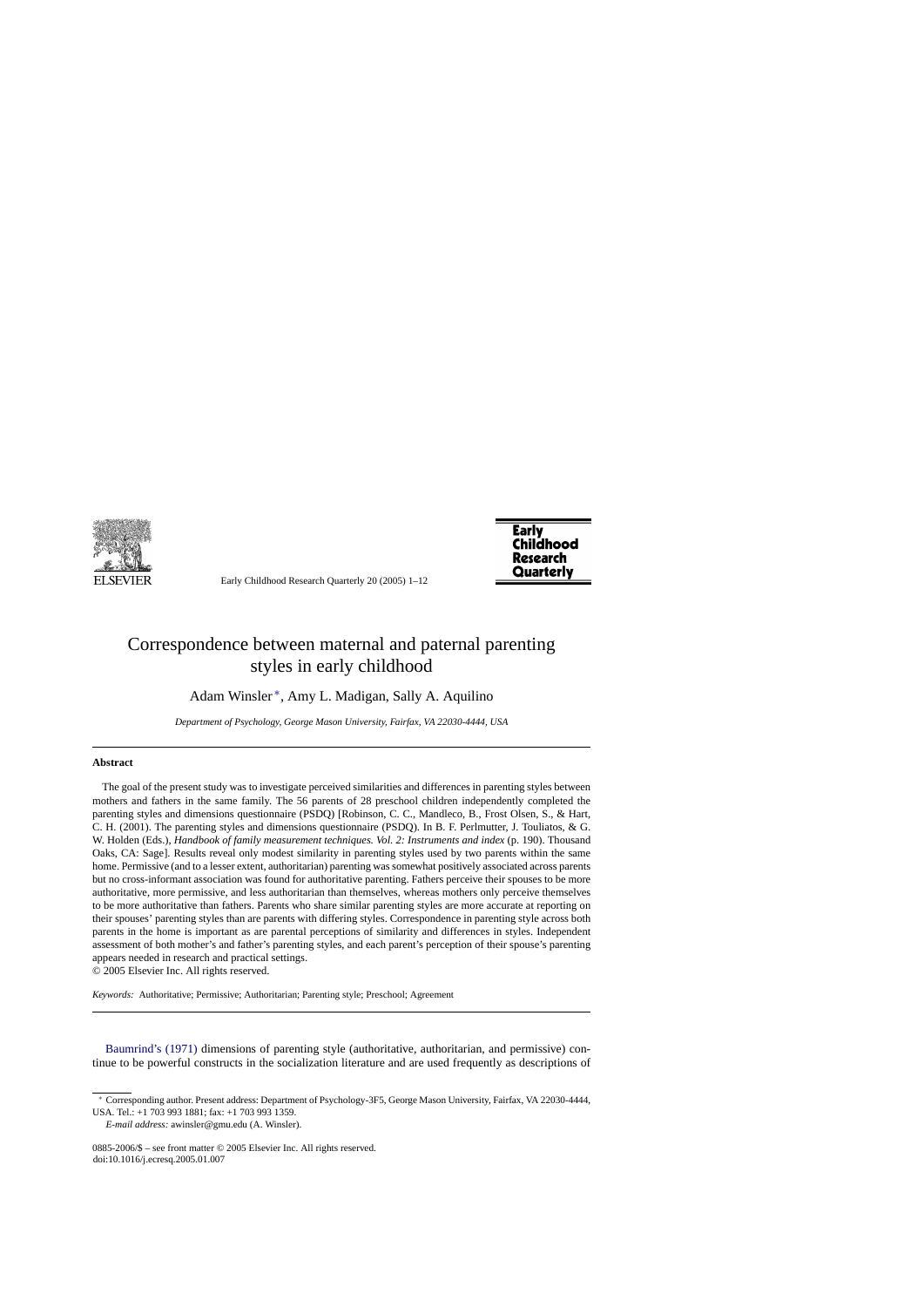individual differences in parenting within child development research [\(Chao, 2001;](#page--1-0) [Cohen & Rice, 1997;](#page--1-0) [Darling & Steinberg, 1993;](#page--1-0) [Holmbeck, Paikoff, & Brooks-Gunn, 1995\).](#page--1-0) Research based on Baumrind's model has yielded fairly consistent findings on the parenting behaviors that promote positive adjustment in children, particularly among middle-class, Caucasian families [\(Baumrind, 1989; Chao, 2001;](#page--1-0) [Darling](#page--1-0) & Steinberg, 1993; [Park & Bauer, 2002;](#page--1-0) [Querido, Warner, & Eyberg, 2002\)](#page--1-0). Authoritative parenting (characterized by emotional supportiveness, limit setting, and firm yet responsive disciplinary strategies) is consistently associated with positive educational, social, emotional, and cognitive developmental outcomes in children. Conversely, authoritarian parenting (characterized by strong control and limited emotional support and responsiveness) and permissive parenting (characterized by high levels of emotional support/responsiveness and little discipline/control) are typically linked with poorer child outcomes ([Baumrind, 1989; Chao, 2001;](#page--1-0) [Park & Bauer, 2002;](#page--1-0) [Steinberg, Mounts, Lamborn, & Dornbusch, 1991\).](#page--1-0)

One of the major limitations of work in this area to date has been an almost exclusive focus on maternal parenting style. Indeed, there have been frequent calls in the parenting style literature for the systematic inclusion of fathers [\(Cabrera, Tamis-LeMonda, Bradley, Hofferth, & Lamb, 2000;](#page--1-0) [Tamis-](#page--1-0)LeMonda & Cabrera, 2002). The role of fathers is of particular concern considering the trend of increased father involvement in children's lives among two-parent families, and decreased involvement of fathers living outside the child's home [\(Cabrera et al., 2000\)](#page--1-0). In light of changes to the structure of American families and the changing role of fathers in child development, the relationship between dual parent child-rearing practices and children's development is seemingly more complex than previously believed. Although currently little information exists about fathers' parenting styles and possible gender differences in parenting style, there is some indication that mothers tend to demonstrate parenting practices more consistent with an authoritative style, while fathers exhibit practices more consistent with an authoritarian style, particularly with regard to disciplinary strategies [\(Holmbeck et al., 1995; Russell et al., 1998](#page--1-0); [Russell, Hart, Robinson, & Olsen, 2003;](#page--1-0) [Tein, Roosa, & Michaels, 1994\).](#page--1-0) Less is known, however, about how mothers' and fathers' parenting styles may interact to affect family functioning. An exciting trend in this area of research has been the push toward understanding the family system and, more specifically, the contributions made by both mothers and fathers combined ([Cabrera et al., 2000;](#page--1-0) [Deal, Halverson, &](#page--1-0) Wampler, 1989; [Margolin, Gordis, & John, 2001;](#page--1-0) [McHale et al., 2002\).](#page--1-0)

Based on a family systems perspective, mothers' and fathers' parenting styles are conceptualized as being interdependent, and the relationship between mothers' and fathers' parenting makes an important contribution to children's functioning, perhaps more important than the individual contributions of mothers' or fathers' parenting style [\(Block, Block, & Morrison, 1981;](#page--1-0) [Gable, Crnic, & Belsky, 1994;](#page--1-0) [Lindsey](#page--1-0) & Mize, 2001). As such, understanding inter-parental agreement on parenting practices for parents in the same family has become increasingly important to developmental researchers and family practitioners. Although research on the degree of correspondence between maternal and paternal self-reported parenting styles is somewhat limited, there is evidence suggesting that parents using effective authoritative parenting strategies tend to have spouses with a similar parenting style, while parents using less effective parenting strategies tend to disagree often with their spouses [\(Block et al., 1981; Deal et al., 1989\).](#page--1-0)

The family systems perspective further suggests that the marital relationship between mothers and fathers plays an important role in children's developmental outcomes, particularly with regard to how it may affect parents' child-rearing practices [\(Belsky, 1981;](#page--1-0) [Schoppe, Mangelsdorf, & Frosch, 2001\)](#page--1-0). In fact, positive relationships have been found between marital quality, agreement on parenting style, and children's adjustment [\(Gable et al., 1994; Harvey, 2000; Margolin et al., 2001\)](#page--1-0). Furthermore, perceived (dis)agreement between parents has been shown to be an important predictor of marital quality over